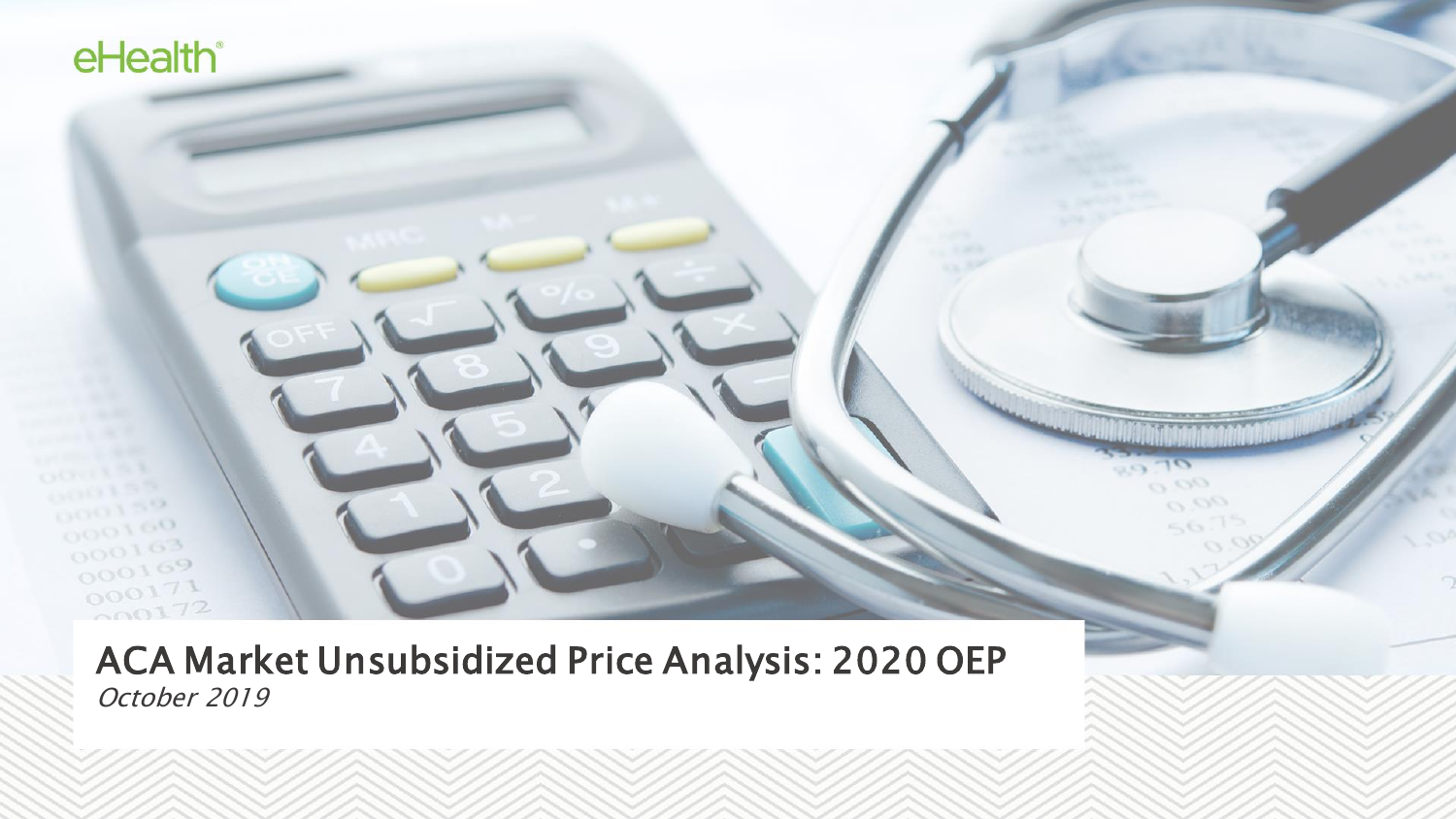## Study Overview

This analysis examines costs for single 40-year-olds and families of four in the Affordable Care Act (ACA) market. It demonstrates that while average premiums for ACA health plans are declining for 2020, deductibles and maximum out-of-pocket (MOOP) limits are increasing.

These represent significant considerations for all ACA market consumers as we approach the nationwide open enrollment period for 2020 coverage. These are especially significant considerations for consumers who do not qualify for federal subsidies under the ACA and so receive no assistance with their premiums or out-of-pocket costs. As demonstrated in this report, the potential financial responsibility for unsubsidized consumers (combined annual premiums and maximum out-of-pocket limits) can run into the tens of thousands of dollars.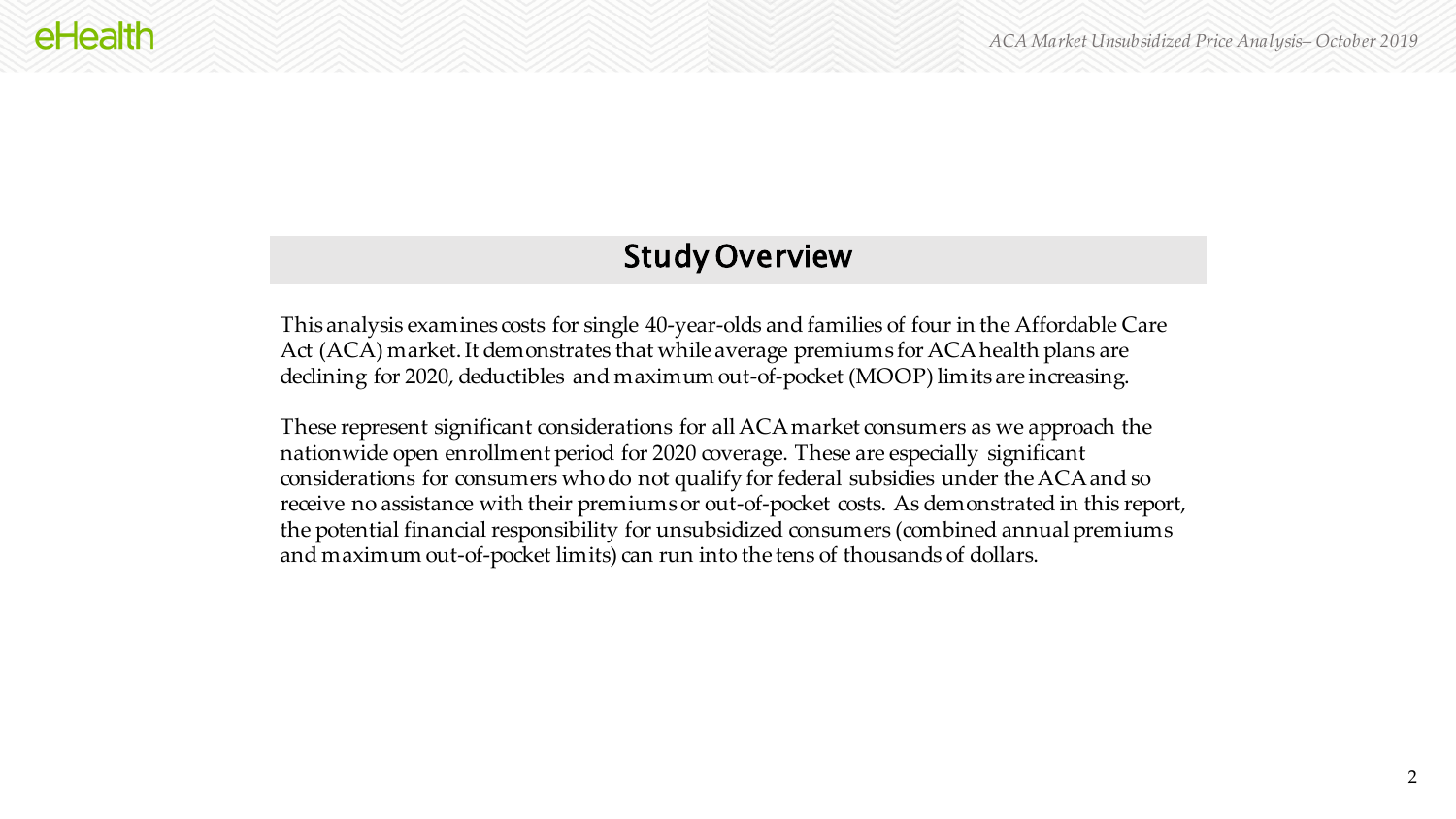# Individual Premiums and Out-of-pocket Costs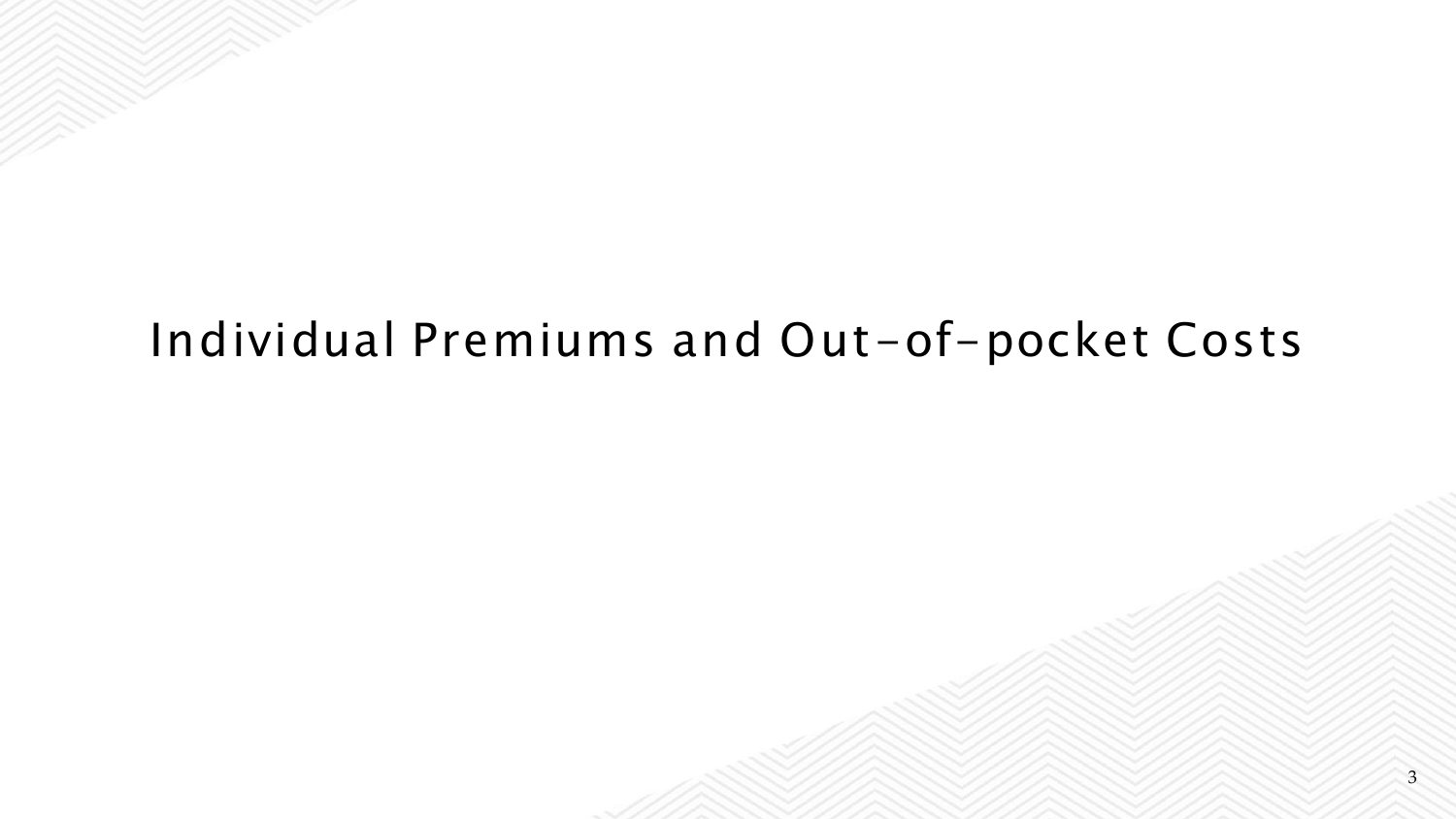eHealth

**Individuals will see modest decreases in average premiums for both Bronze and Silver plans**

- Bronze plan premiums for a 40-year-old individual for 2020 average \$393 per month, down 3% from \$407 in 2019.
- Silver plan premiums for a 40-year-old individual for 2020 average \$512 per month, down 6% from \$542 in 2019.



### **Average monthly premiums, 40-year-old adult**

**Annual unsubsidized premiums for 2020:** \$4,716 is the average annual Bronze plan premium for a 40-year-old individual in 2020. The average annual premium for a Silver plan is \$6,144.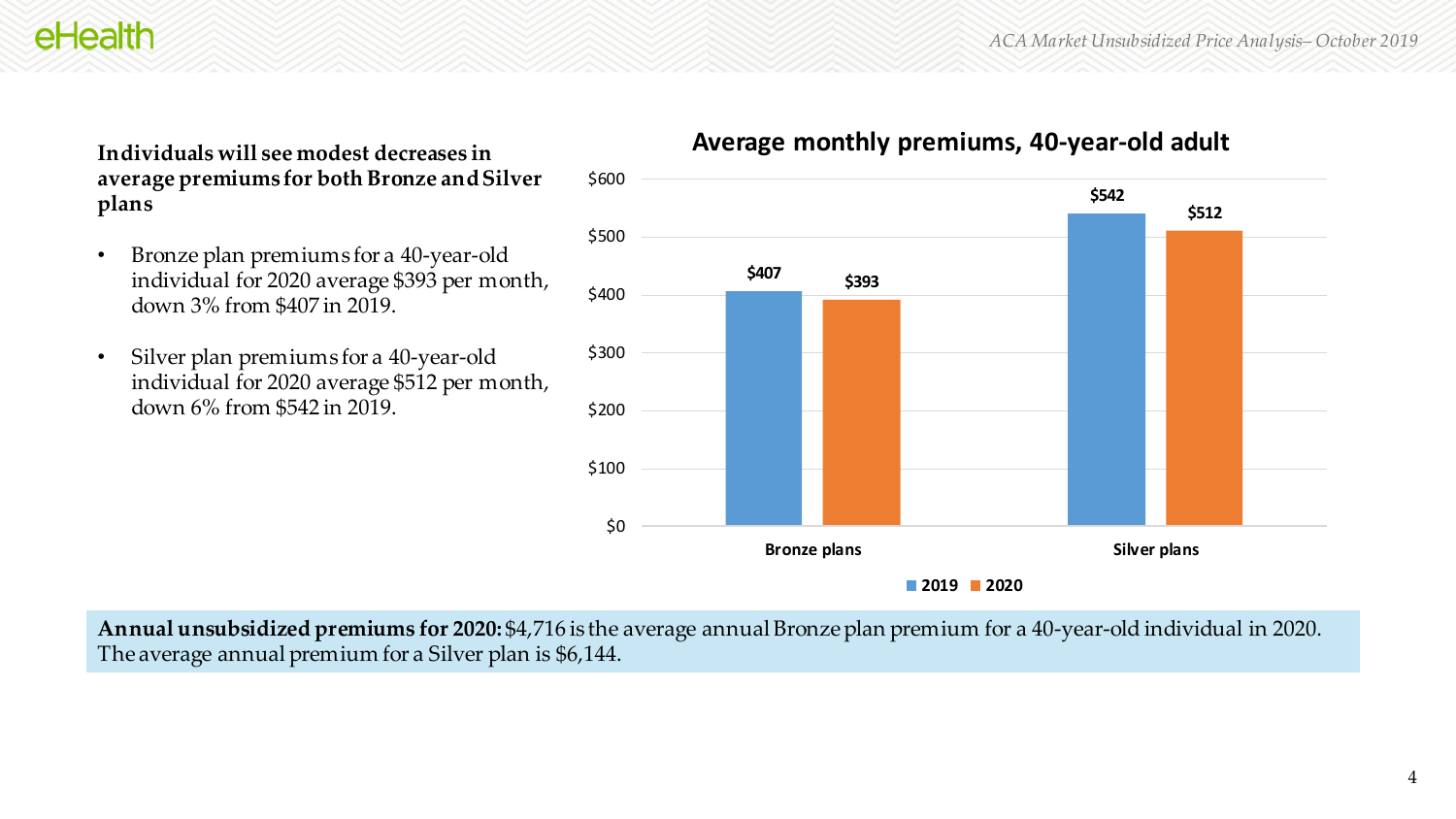**\$4,050 \$4,292**

## eHealth

**Deductibles and maximum out-of-pocket (MOOP) limits rise for Bronze and Silver plans in 2020**

- Average Bronze plan deductibles are increasing 4%, from \$6,181 to \$6,419 for a 40-year-old individual.
- Average Silver plan deductibles are increasing 6%, from \$4,050 to \$4,292.
- Average Bronze plan MOOP costs are increasing 4%, from \$7,458 to \$7,731.
- Average Silver plan MOOP costs are increasing 5%, from \$7,436 to \$7,776.



**Potential annual costs for Bronze plans:** A 40-year-old individual could pay a total of \$12,447 in combined annual premiums (\$4,716) and MOOP costs (\$7,731) in 2020.

\$0

\$1,000

\$2,000

\$3,000

\$4,000

\$5,000

\$6,000

\$7,000

\$8,000

\$9,000

**Potential annual costs for Silver plans:** A 40-year-old individual could pay a total of \$13,920 in combined annual premiums (\$6,144) and MOOP costs (\$7,776) in 2020.

**\$6,181 \$6,419**

### **Average deductible and MOOP, 40-year-old adult**

**\$7,458 \$7,731 \$7,436 \$7,776**

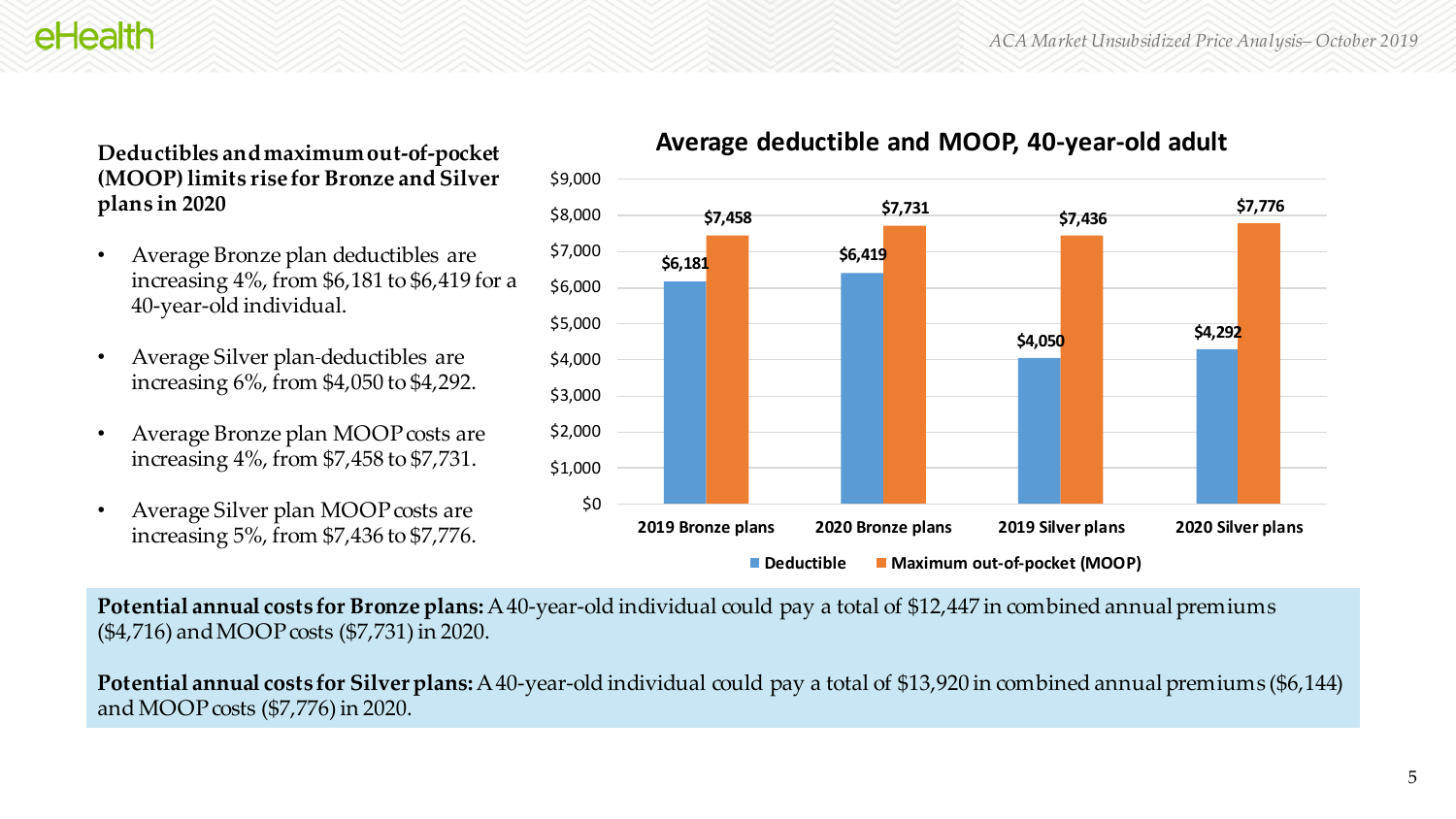## Family Premiums and Out-of-pocket Costs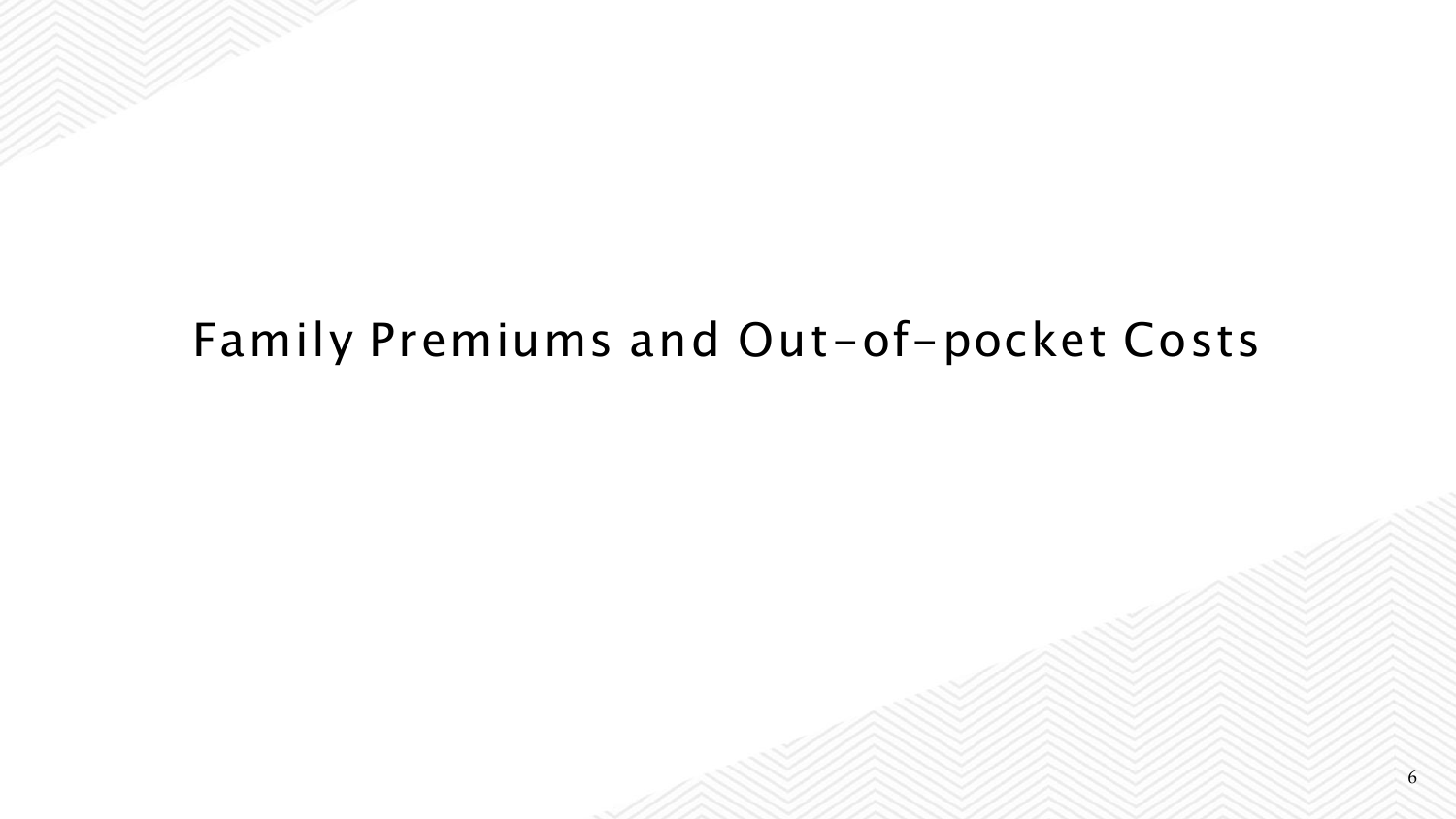## eHealth

**Families of four will see modest decreases in average premiums for both Bronze and Silver plans in 2020**

- The average Bronze plan premium for a family of four is \$1,253 per month, down 4% from \$1,299 in 2019.
- The average Silver plan premium for a family of four is \$1,633 per month, down 6% from \$1,729 in 2019.



### **Average premiums, family of four**

**Annual unsubsidized premiums for 2020:** \$15,036 is the average annual Bronze plan premium for a family of four in 2020. The average annual premium for a Silver plan is \$19,596.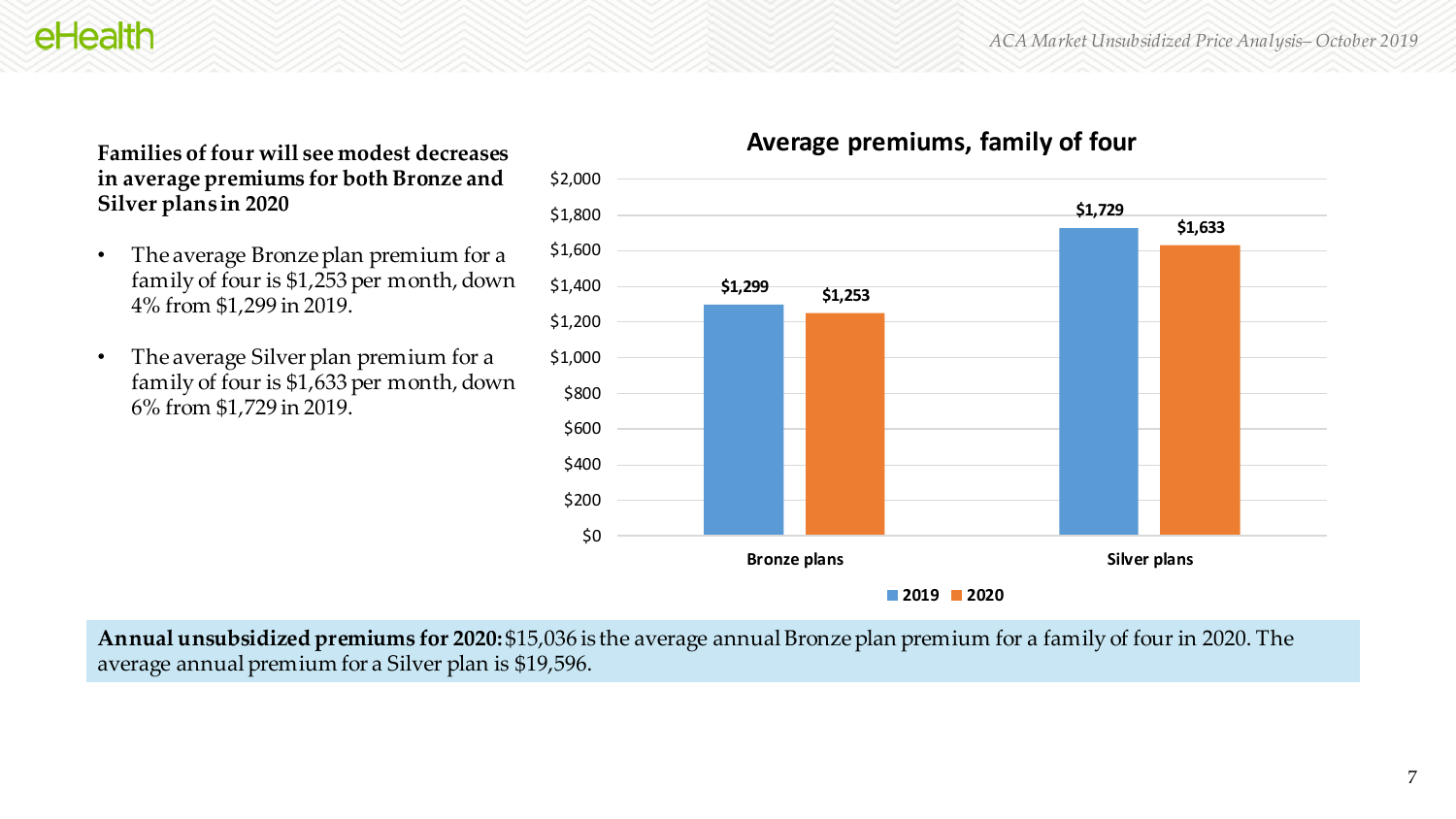## eHealth

#### **Families of four will see higher deductibles and maximum out-of-pocket (MOOP) limits for both Bronze and Silver plans in 2020**

- Average Bronze plan deductibles for a family of four are increasing 3%, from \$13,017 to \$13,394.
- Average Silver plan deductibles are increasing 5%, from \$8,379 to \$8,820.
- Average Bronze plan MOOP costs are increasing 4%, from \$14,916 to \$15,462.
- Average Silver plan MOOP costs are increasing 5%, from \$14,873 to \$15,551.





**Potential annual costs for Bronze plans:** A family of four that doesn't qualify for ACA subsidies could pay a total of \$30,498 in combined annual premiums (\$15,036) and MOOP costs (\$15,462) in 2020.

**Potential annual costs for Silver plans:** Unsubsidized families of four could pay out a total of \$35,147 in combined annual premiums (\$19,596) and MOOP costs (\$15,551) in 2020.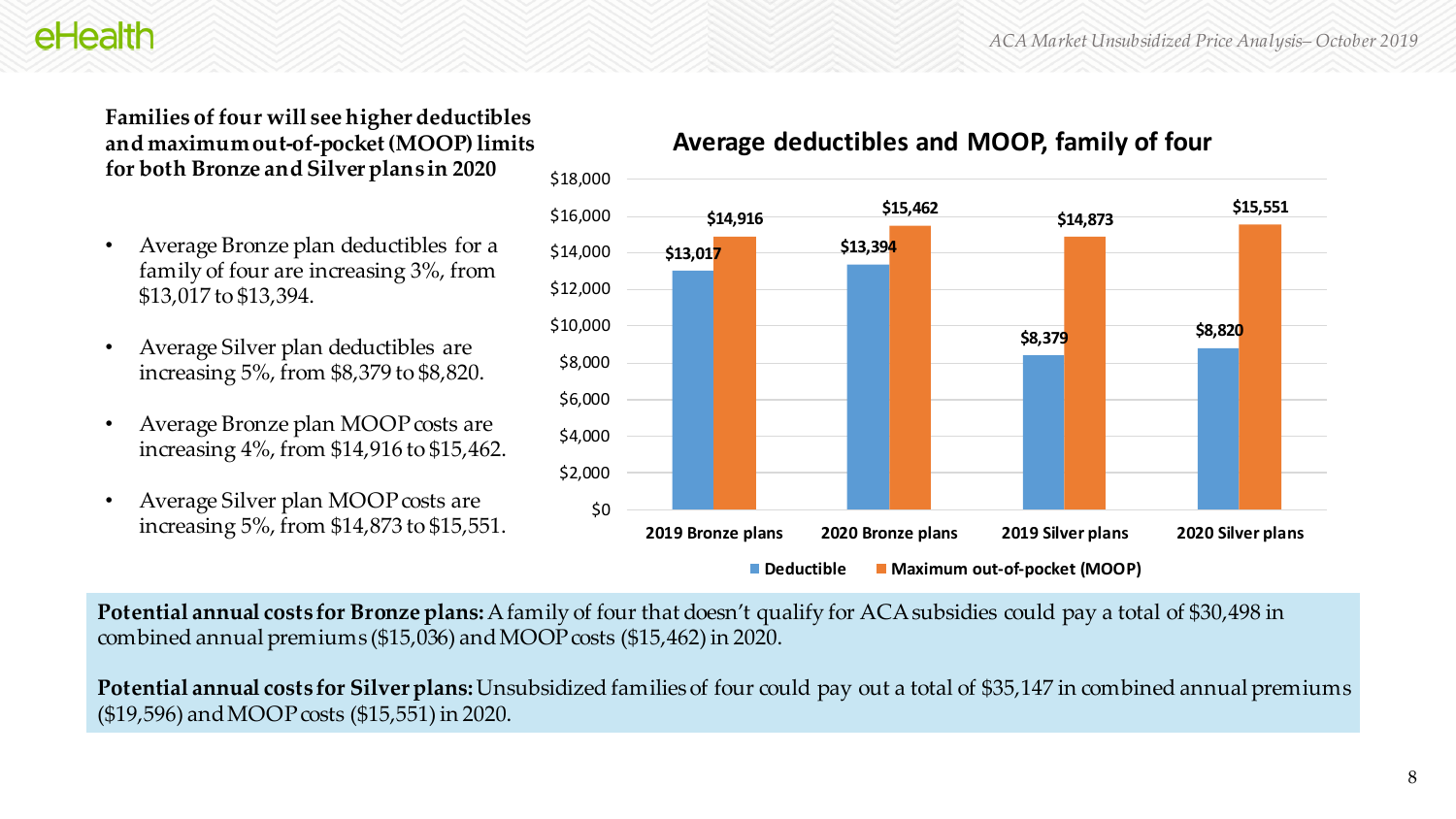#### **Methodology Note**

eHealth's analysis is based on 2019 and 2020 ACA market landscape files published by CMS and is limited to qualified health plans offered through the federally facilitated marketplace. Standard metal level plans were reviewed. All plans, by state, were reviewed within each metal level category. Where the same plan occurred in multiple counties within a state, an average cost profile for each plan in that state was utilized. "Silver" plans are not limited in eHealth's analysis to benchmark Silver plans. "Bronze" plans as described in this report include both traditional Bronze and Extended Bronze plans. Figures for a family of four are based on two adults age 40 and two children under the age of 14. All figures were rounded to the nearest dollar or full percentage point.